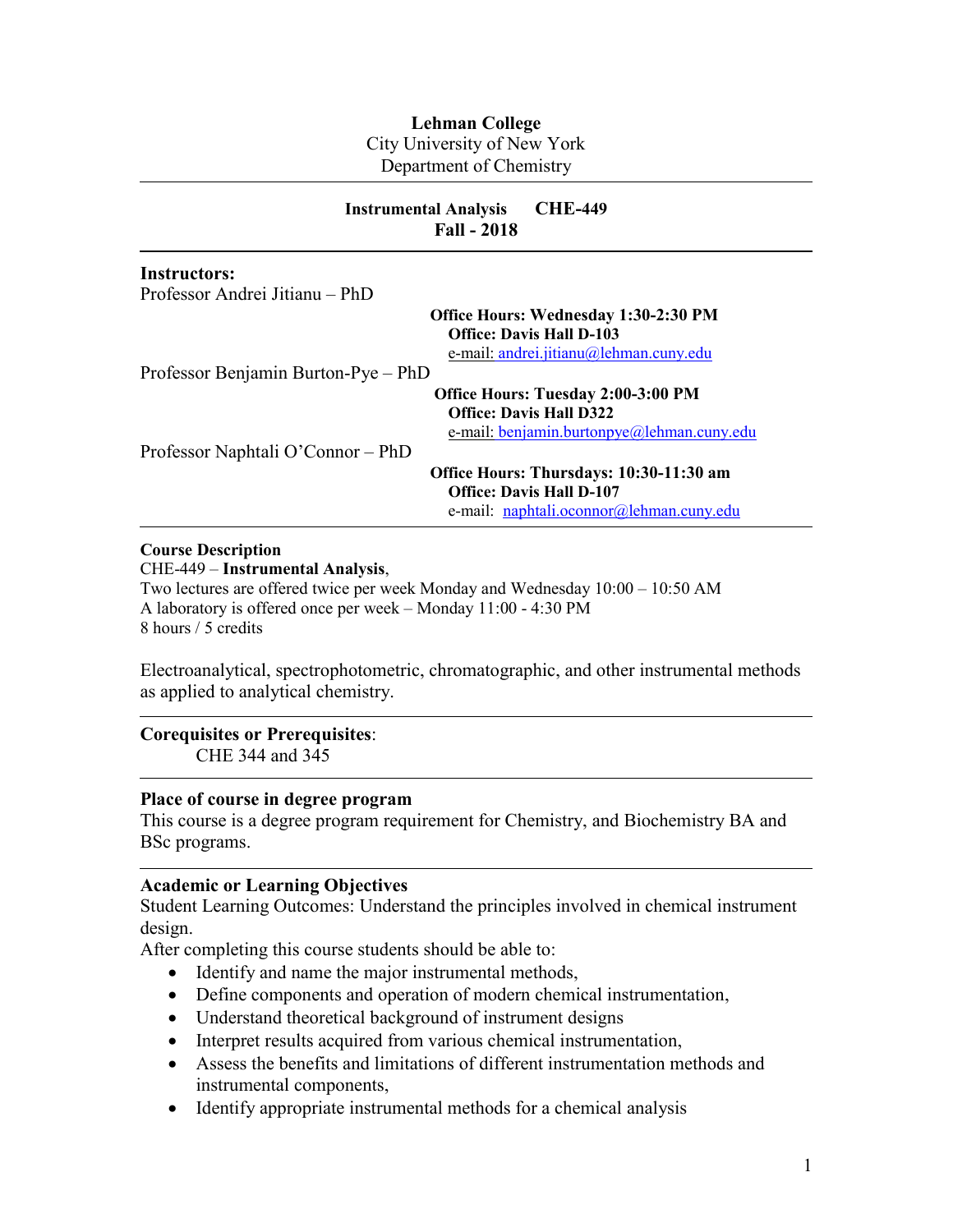- Record experimental data and results in a manner in which it can be read and understood by anyone having a basic knowledge of analytical chemistry,
- Summarize experimental results in concise reports that meet the requirements.
- Effectively read and understand manuscripts on analytical instrumentation and method development

### **Required Readings**

**Principle of Instrumental Analysis** Seven Edition, by D. A. Skoog, F.J. Holler, S.R Crouch, at Cengage Learning, 2016, ISBN: 978-1-305-57721-3

## **Course Requirements and Grading**

For this class there will be five laboratory reports and two exams The final grade will be established as follows:

> Laboratory reports - 80% (each experiment  $16\%$ ): Exam(s) - 20% (midterm  $(10\%)$  and final exam  $(10\%)$ )

### **No make-up exams will be given.**

**Laboratory Reports:** - Laboratory reports are due one week after completion. One point (out of the maximum of one hundred) will be deducted for each day (or part thereof) that the report is late. The reports will be not accepted anymore after three weeks from the date when those were supposed to be turned in.

- The lab reports should:
	- have a journal paper format ACS Analytical Chemistry (an example of the Analytical Chemistry article will be distributed by the instructor in the first day of the laboratory)
	- describe the experiments and contain all the chemical equations of the reactions done in the lab,
	- answer to the "Questions to be considered"
	- answer to all questions which will be given by the instructor before each laboratory.

## **Attendance Policy**

Students **MUST** be present at every class and lab.

**A student cannot miss any of the exam. For the final grade the presence at the Final Exam is compulsory.**

The attendance to the laboratory is compulsory. A student cannot miss more than two laboratories. For the case of missing more than two laboratories the student will not receive a passing grade. **No make-up laboratories will be given. This is in accordance with the chemistry department's policy.**

#### **Accommodating Disabilities**

Lehman College is committed to providing access to all programs and curricula to all students. Students with disabilities who may need classroom accommodations are encouraged to register with the Office of Student Disability Services. For more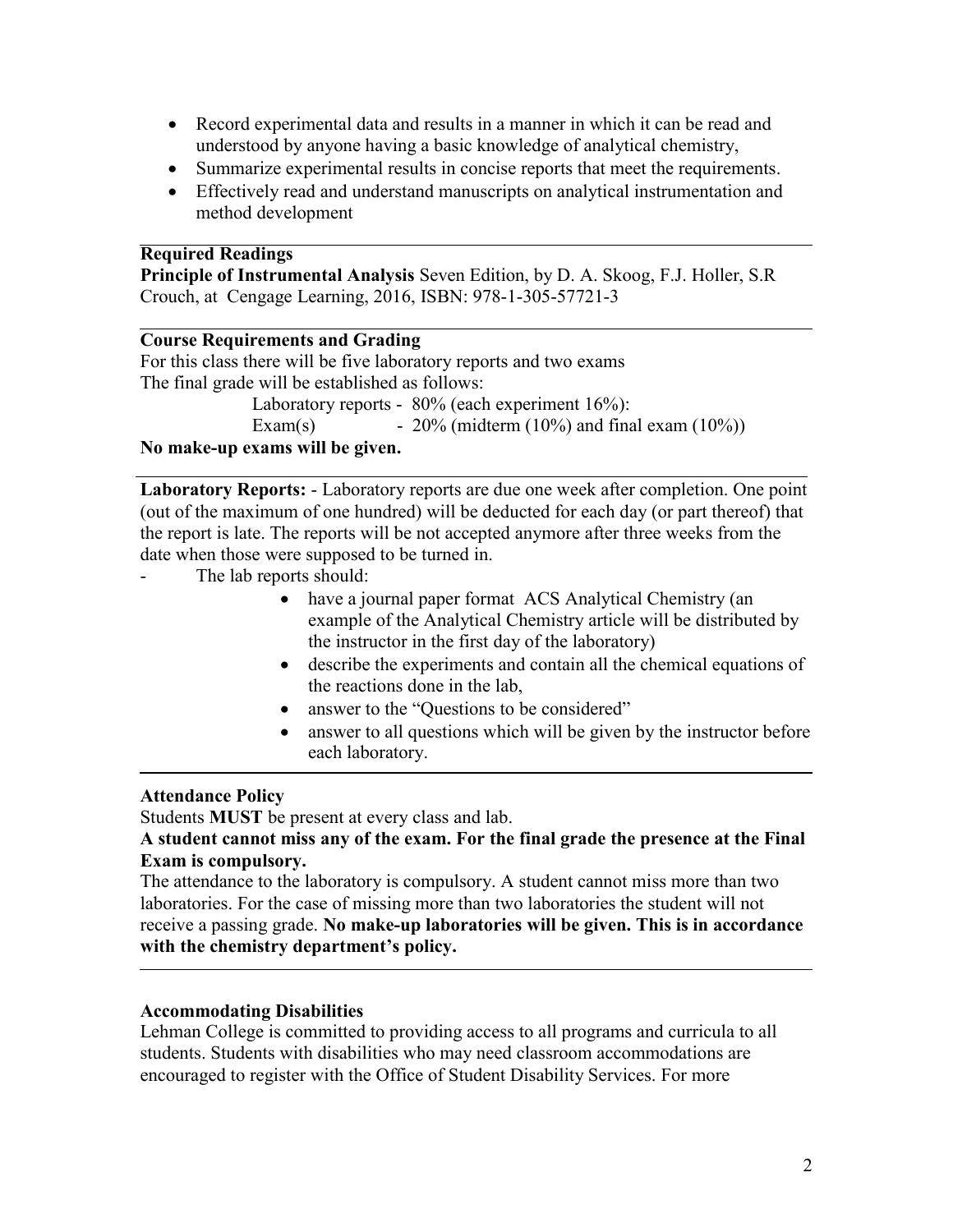information, please contact the Office of Student Disability Services, Shuster Hall, Room 238, phone number, 718-960-8441.

## **Classroom Policy:**

**Food policy:** Food and drinks are not allowed in the classroom.

**Cell Phone Policy**. Cell phones are disruptive, even in vibrate mode. Make sure your cell phones are in silent mode before class starts. Text-messaging during class is also highly disruptive (besides absolutely rude) and is forbidden. If a cell phone rings during class, lecture will be stopped, until the student will shut down the device and the following penalties are applicable

> **5 pts penalty** if your cell phone rings while I am in class; **10 pts penalty** if you continue the disturbance (e.g., by letting it ring again); **15 pts penalty** for  $1<sup>st</sup>$ ring on  $2<sup>nd</sup>$  occasion;

**Electronic devices Policy** No electronic devices can be used or kept accessible during examinations; this includes, but is not limited to i-Phones, cell-phones, beepers, iPods, MP3 players, tape-recorders, PDAs, **bluetooth** and other computing or music devices. Only **basic** calculators will be allowed.

## **Academic Integrity**

For the college's policy towards academic integrity see the Lehman Undergraduate Bulletin. Students found cheating will be brought on charges of academic dishonesty which can result in a F in the course and even suspension or expulsion from the college. [http://www.lehman.edu/lehman/about/policies\\_pdf/CUNYAcademicIntegrityPolicy.pdf](http://www.lehman.edu/lehman/about/policies_pdf/CUNYAcademicIntegrityPolicy.pdf)

## **Course topics**

The following topics will be covered:

*Vibrational Spectroscopy (FT-IR and Raman); Absorbance Spectroscopy, Fluorescence Spectroscopy, Gas Chromatography, Gas Chromatography- Mass Spectroscopy, High Preformance Liquid Chromatography, Electrochemistry (Cyclic Voltammetry).*

| Nr. Crt.       | Subject                                                                   |  |
|----------------|---------------------------------------------------------------------------|--|
| Date           |                                                                           |  |
| 1.             | <b>Chapter 5 Signal and Noises</b>                                        |  |
| 08/27          | - The signal $-$ to noise ratio                                           |  |
|                | - Source of noises in instrumental analyses                               |  |
|                | - Signal to Noise enhancement                                             |  |
| $\overline{2}$ | <b>Chapter 16 An introduction to Infrared Spectroscopy</b>                |  |
| 08/29/2018     | - Theory of IR absorption spectroscopy                                    |  |
|                | IR instrumentation                                                        |  |
| 3.             | <b>Chapter 16 An introduction to Infrared Spectroscopy (Continuation)</b> |  |
| 09/05/18       | IR sources and transducers                                                |  |
|                | <b>Chapter 17 Application of IR Spectrometry</b>                          |  |
|                | <b>MID-IR Absorption Spectrometry</b>                                     |  |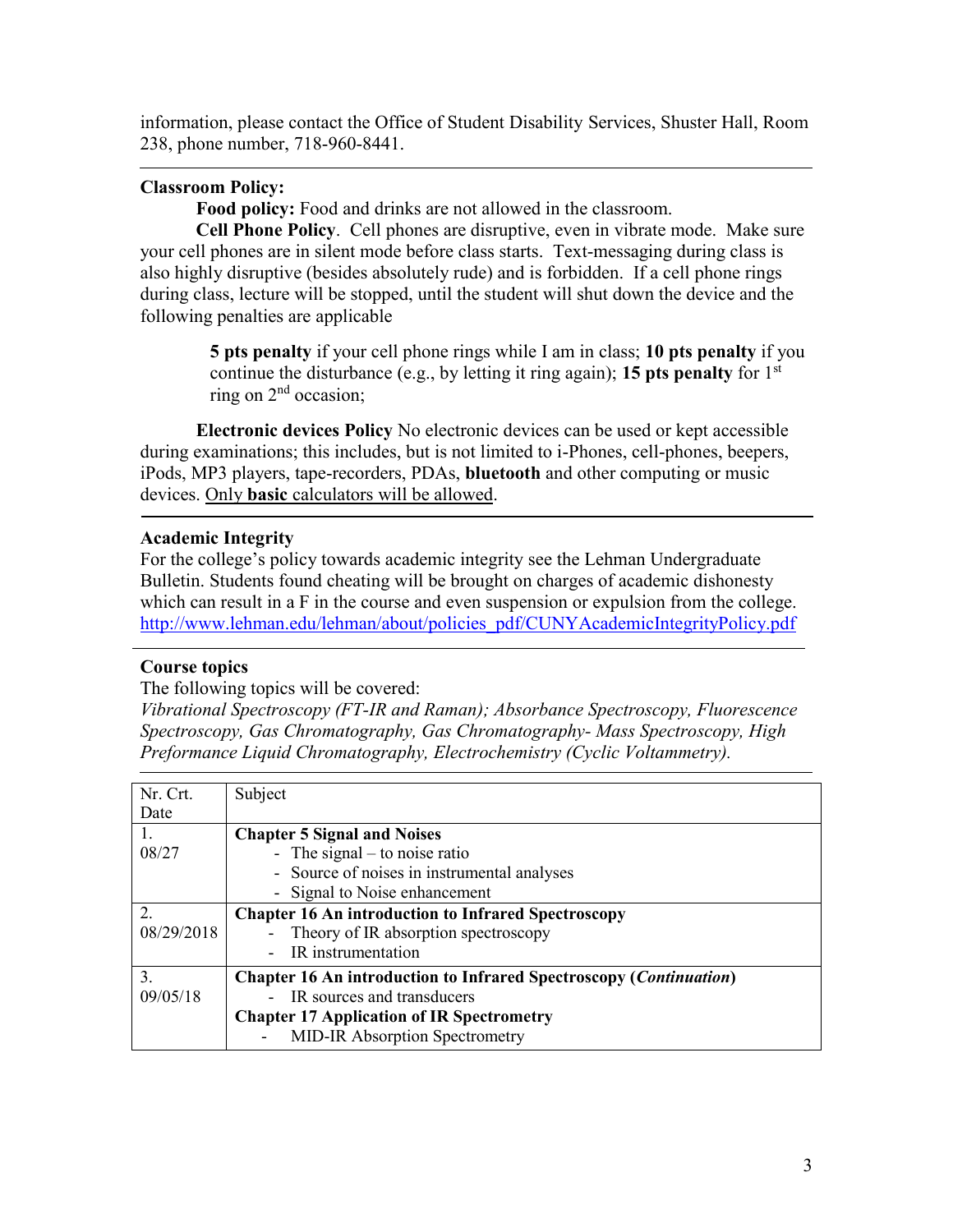| $\overline{4}$ . | MID-IR Reflection Spectrometry                                                                                            |  |  |
|------------------|---------------------------------------------------------------------------------------------------------------------------|--|--|
| 09/12/18         | <b>Chapter 18 Raman Spectroscopy</b>                                                                                      |  |  |
|                  | Theory of Raman Spectroscopy                                                                                              |  |  |
|                  | Instrumentation                                                                                                           |  |  |
|                  | o SERS                                                                                                                    |  |  |
| 5.               | <b>Chapter 2 Basic electronics &amp; Chapter 4 Digital Electronics</b>                                                    |  |  |
| 9/17&24          | <b>Chapter 14 An introduction to UV-Visible Spectroscopy</b>                                                              |  |  |
|                  | Theory of UV-Vis Spectroscopy                                                                                             |  |  |
|                  | UV-Vis instrumentation                                                                                                    |  |  |
| $\overline{4}$ . | <b>Chapter 15: Molecular Luminescence Spectrometry</b>                                                                    |  |  |
| 9/26 &           | Theory of Fluorescence and Phosphorescence                                                                                |  |  |
| 10/1             | Instruments for Measuring Fluorescence and Phosphorescence                                                                |  |  |
| 5.               | <b>Chapter 15: Molecular Luminescence Spectrometry</b>                                                                    |  |  |
| 10/3&10          | Instruments for Measuring Fluorescence and Phosphorescence                                                                |  |  |
|                  | Applications of Photoluminescence                                                                                         |  |  |
|                  | Advances of Fluorescence and Phosphorescence                                                                              |  |  |
| 6.               | <b>Chapter 19 An Introduction to NMR</b>                                                                                  |  |  |
| 10/15&17         | Theory of NMR                                                                                                             |  |  |
|                  | NMR instrumentation including MRI                                                                                         |  |  |
| 7.               | <b>Chapter 19 Nuclear Magnetic Resonance Spectroscopy</b>                                                                 |  |  |
| 10/22&24         | <b>Application of Proton NMR</b>                                                                                          |  |  |
|                  | Carbon-13 NMR                                                                                                             |  |  |
|                  | Application of NMR to Other Nuclei                                                                                        |  |  |
|                  | Multi-pulse and Multidimensional NMR                                                                                      |  |  |
|                  | <b>Midterm Exam</b>                                                                                                       |  |  |
| 8.               |                                                                                                                           |  |  |
| 10/29&31         |                                                                                                                           |  |  |
| 9.               | <b>Chapter 26: Introduction to Chromatographic separations</b><br><b>Chapter 28 Introduction to Liquid Chromatography</b> |  |  |
| 11/5&7           | Liquid Chromatography-HPLC, UPLC                                                                                          |  |  |
|                  | Instrumentation of HPLC                                                                                                   |  |  |
| 10.              | <b>Chapter 20 Introduction to Mass Spectrometry</b>                                                                       |  |  |
| 11/12&14         | Instrumentations -MS                                                                                                      |  |  |
|                  | Applications of LC-MS                                                                                                     |  |  |
|                  | Advances of LC-MS                                                                                                         |  |  |
| 11.              | <b>Chapter 27 Gas Chromatography</b>                                                                                      |  |  |
| 11/19&21         | Principles of GLC                                                                                                         |  |  |
|                  | Instruments for GLC                                                                                                       |  |  |
| 12.              | <b>Chapter 27 Gas Chromatography and GCMS</b>                                                                             |  |  |
| 11/26&28         | GC columns and stationary phases                                                                                          |  |  |
|                  | Applications of GC                                                                                                        |  |  |
|                  | Advances in GC                                                                                                            |  |  |
| 13.              | <b>Chapter 22 An introduction to Electroanalytical Chemistry</b>                                                          |  |  |
| 12/3&5           | Theory of electrochemistry                                                                                                |  |  |
|                  | Instrumental considerations                                                                                               |  |  |
|                  | Applied Experimental conditions                                                                                           |  |  |
| 14.              | Miscellaneous aspects of Instrumental Analysis                                                                            |  |  |
| 12/10&12         |                                                                                                                           |  |  |